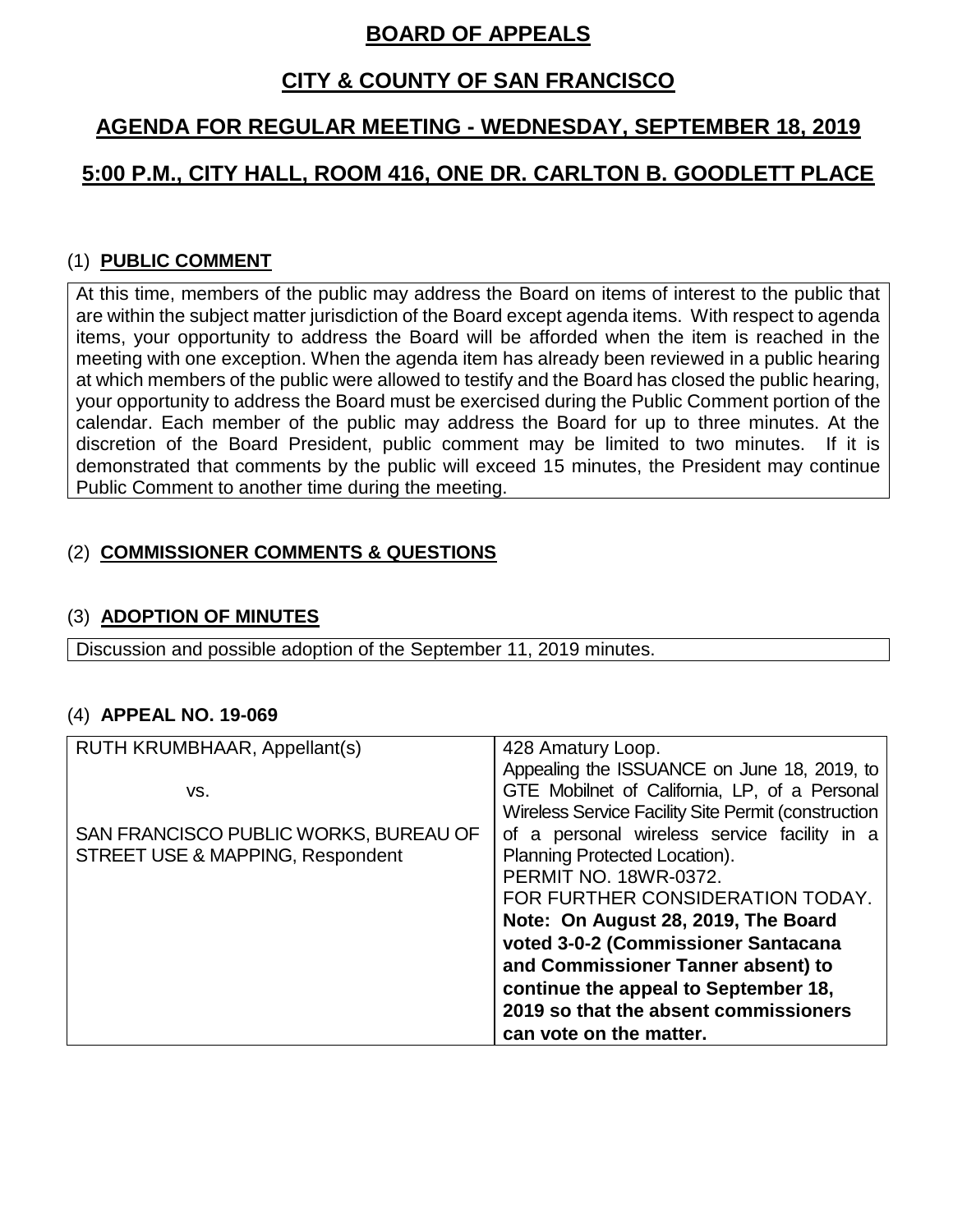### (5) **APPEAL NO. 19-066**

| XU CHEN, Appellant(s)                    | 1946 18th Avenue.                                  |
|------------------------------------------|----------------------------------------------------|
|                                          | Appealing the ISSUANCE on June 18, 2019, to E      |
| VS.                                      | & B No. 3, LLC, of an Alteration Permit (to comply |
|                                          | with NOV 201956051. Reinforced existing            |
| DEPT. OF BUILDING INSPECTION, Respondent | fence, added new posts and installed new fence     |
| PLANNING DEPT, APPROVAL                  | boards).                                           |
|                                          | PERMIT NO. 2019/06/12/3271.                        |
|                                          | FOR FURTHER CONSIDERATION TODAY.                   |
|                                          | Note: On August 7, 2019 the Board voted            |
|                                          | 4-0-1 (Commissioner Honda absent) to               |
|                                          | continue this matter to September 18,              |
|                                          | 2019 to allow time for DBI, and the                |
|                                          | <b>Planning Department, if necessary, to</b>       |
|                                          | inspect the property to determine what             |
|                                          |                                                    |
|                                          | work might require further permitting.             |

### (6) **APPEAL NO. 19-067**

| THIERRY CASTRO, Appellant(s)             | 821-825-829 Hampshire Street.                                                                                                   |
|------------------------------------------|---------------------------------------------------------------------------------------------------------------------------------|
| vs.                                      | Appealing the ISSUANCE on June 6, 2019, to<br>Hampshire Flats LLC, of an Alteration Permit                                      |
|                                          | (kitchen and bathroom upgrade, three apartment                                                                                  |
| DEPT. OF BUILDING INSPECTION, Respondent | units; no change to existing wall layouts and life<br>safety equipment; units 821, 825 and 829).<br>PERMIT NO. 2019/06/06/2775. |
|                                          | FOR HEARING TODAY.                                                                                                              |

### **ITEMS (7A) AND (7B) SHALL BE HEARD TOGETHER**

#### (7A) **APPEAL NO. 18-135**

| DEETJE BOLER, Appellant(s)            | 100 Larkin Street.                                   |
|---------------------------------------|------------------------------------------------------|
|                                       | Appealing the ISSUANCE on September 27,              |
| VS.                                   | 2018, to the San Francisco Public Library, of a      |
|                                       | Public Works Order (APPROVAL of request to           |
| SAN FRANCISCO PUBLIC WORKS, BUREAU OF | remove with replacement 19 ficus street trees        |
| <b>URBAN FORESTRY, Respondent</b>     | along the Grove Street and Hyde Street               |
|                                       | frontages of the subject property; replacement       |
|                                       | trees shall be a minimum 24-inch box size and        |
|                                       | the species shall be red maple or a cultivar of that |
|                                       | species; of the nine trees to be removed on Hyde     |
|                                       | Street, the tree spacing from the utilities and      |
|                                       | street furniture will reduce the number of           |
|                                       | replacement trees from nine to six).                 |
|                                       | <b>ORDER NO. No. 188456.</b>                         |
|                                       | FOR FURTHER CONSIDERATION TODAY.                     |
|                                       | See note in (B) below.                               |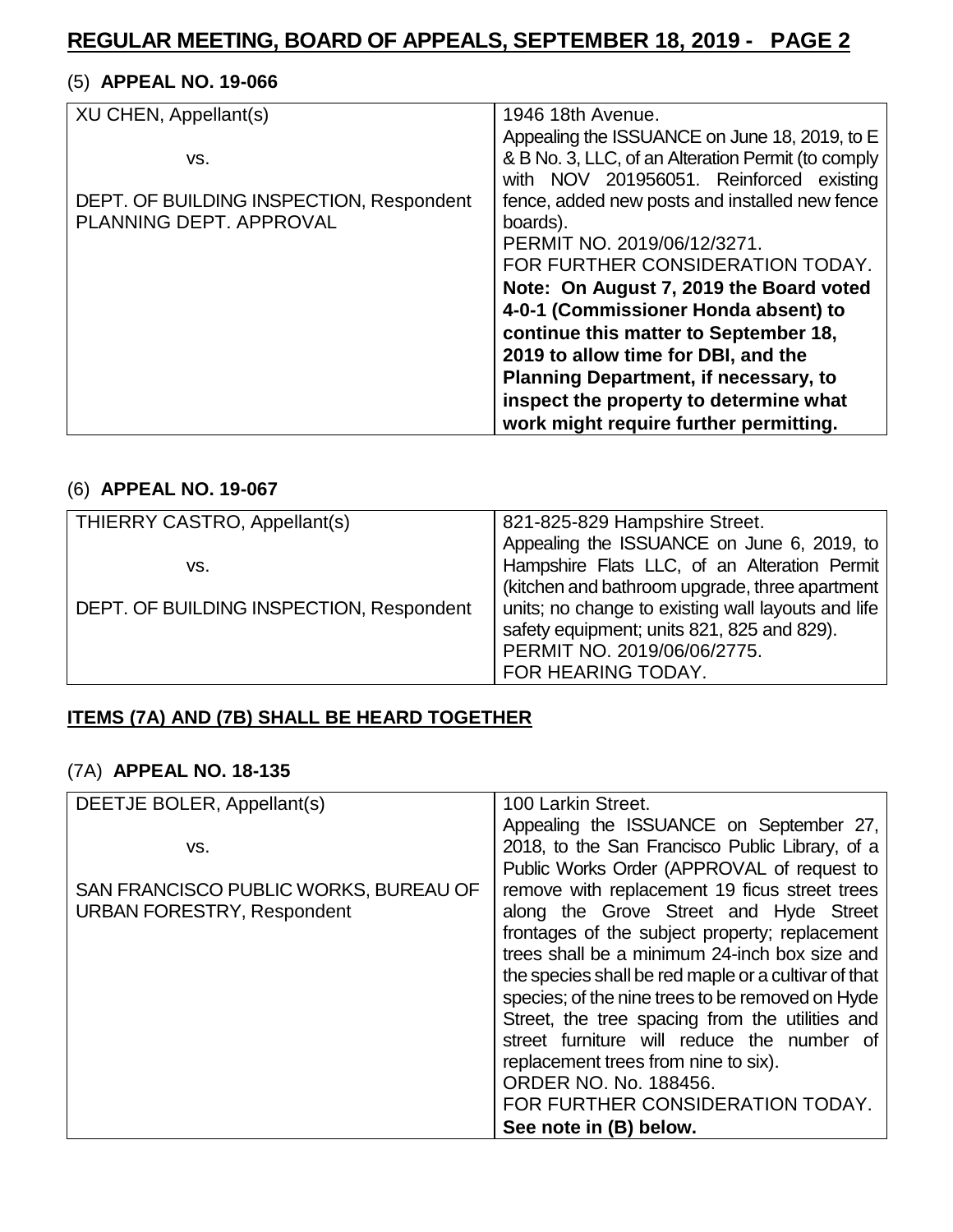## (7B) **APPEAL NO. 18-136**

| Appealing the ISSUANCE on September 27,<br>2018, to San Francisco Public Library, of a Public<br>VS.<br>Works Order (APPROVAL of request to remove<br>SAN FRANCISCO PUBLIC WORKS, BUREAU OF<br>with replacement 19 ficus street trees along the<br><b>URBAN FORESTRY, Respondent</b><br>Grove Street and Hyde Street frontages of the<br>subject property; replacement trees shall be a |
|-----------------------------------------------------------------------------------------------------------------------------------------------------------------------------------------------------------------------------------------------------------------------------------------------------------------------------------------------------------------------------------------|
|                                                                                                                                                                                                                                                                                                                                                                                         |
|                                                                                                                                                                                                                                                                                                                                                                                         |
|                                                                                                                                                                                                                                                                                                                                                                                         |
|                                                                                                                                                                                                                                                                                                                                                                                         |
|                                                                                                                                                                                                                                                                                                                                                                                         |
|                                                                                                                                                                                                                                                                                                                                                                                         |
| minimum 24-inch box size and the species shall                                                                                                                                                                                                                                                                                                                                          |
| be red maple or a cultivar of that species; of the                                                                                                                                                                                                                                                                                                                                      |
| nine trees to be removed on Hyde Street, the                                                                                                                                                                                                                                                                                                                                            |
| tree spacing from the utilities and street furniture                                                                                                                                                                                                                                                                                                                                    |
| will reduce the number of replacement trees from                                                                                                                                                                                                                                                                                                                                        |
| nine to six).                                                                                                                                                                                                                                                                                                                                                                           |
| ORDER NO. No. 188456.                                                                                                                                                                                                                                                                                                                                                                   |
| FOR FURTHER CONSIDERATION TODAY                                                                                                                                                                                                                                                                                                                                                         |
| Note: On January 23, 2019, the Board voted                                                                                                                                                                                                                                                                                                                                              |
| 5-0 to continue these appeals to give the                                                                                                                                                                                                                                                                                                                                               |
| Bureau of Urban Forestry, the San Francisco                                                                                                                                                                                                                                                                                                                                             |
| Public Library, the two appellants and                                                                                                                                                                                                                                                                                                                                                  |
| neighborhood<br>community groups<br>the                                                                                                                                                                                                                                                                                                                                                 |
| opportunity to work together to develop a                                                                                                                                                                                                                                                                                                                                               |
| detailed plan that incorporates the following:                                                                                                                                                                                                                                                                                                                                          |
| (1) an assessment of the options for planting                                                                                                                                                                                                                                                                                                                                           |
|                                                                                                                                                                                                                                                                                                                                                                                         |
| the three additional trees (that could not be                                                                                                                                                                                                                                                                                                                                           |
| replaced on Hyde Street), (2) the feasibility of                                                                                                                                                                                                                                                                                                                                        |
| moving the bus shelter located on Hyde                                                                                                                                                                                                                                                                                                                                                  |
| Street between Fulton and Grove Streets, (3)                                                                                                                                                                                                                                                                                                                                            |
| an update on the plan for the Civic Center                                                                                                                                                                                                                                                                                                                                              |
| Commons and how that design would                                                                                                                                                                                                                                                                                                                                                       |
| impact the plan for the trees at issue, (4) a                                                                                                                                                                                                                                                                                                                                           |
| plan for phasing in the removal and                                                                                                                                                                                                                                                                                                                                                     |
| replacement of the trees and the impact it will                                                                                                                                                                                                                                                                                                                                         |
| have on the environment and community, (5)                                                                                                                                                                                                                                                                                                                                              |
| an assessment of the options for the species                                                                                                                                                                                                                                                                                                                                            |
| of the replacement trees, and (6) the effect of                                                                                                                                                                                                                                                                                                                                         |
| the existing electric poles and underground                                                                                                                                                                                                                                                                                                                                             |
| vaults on the plan.                                                                                                                                                                                                                                                                                                                                                                     |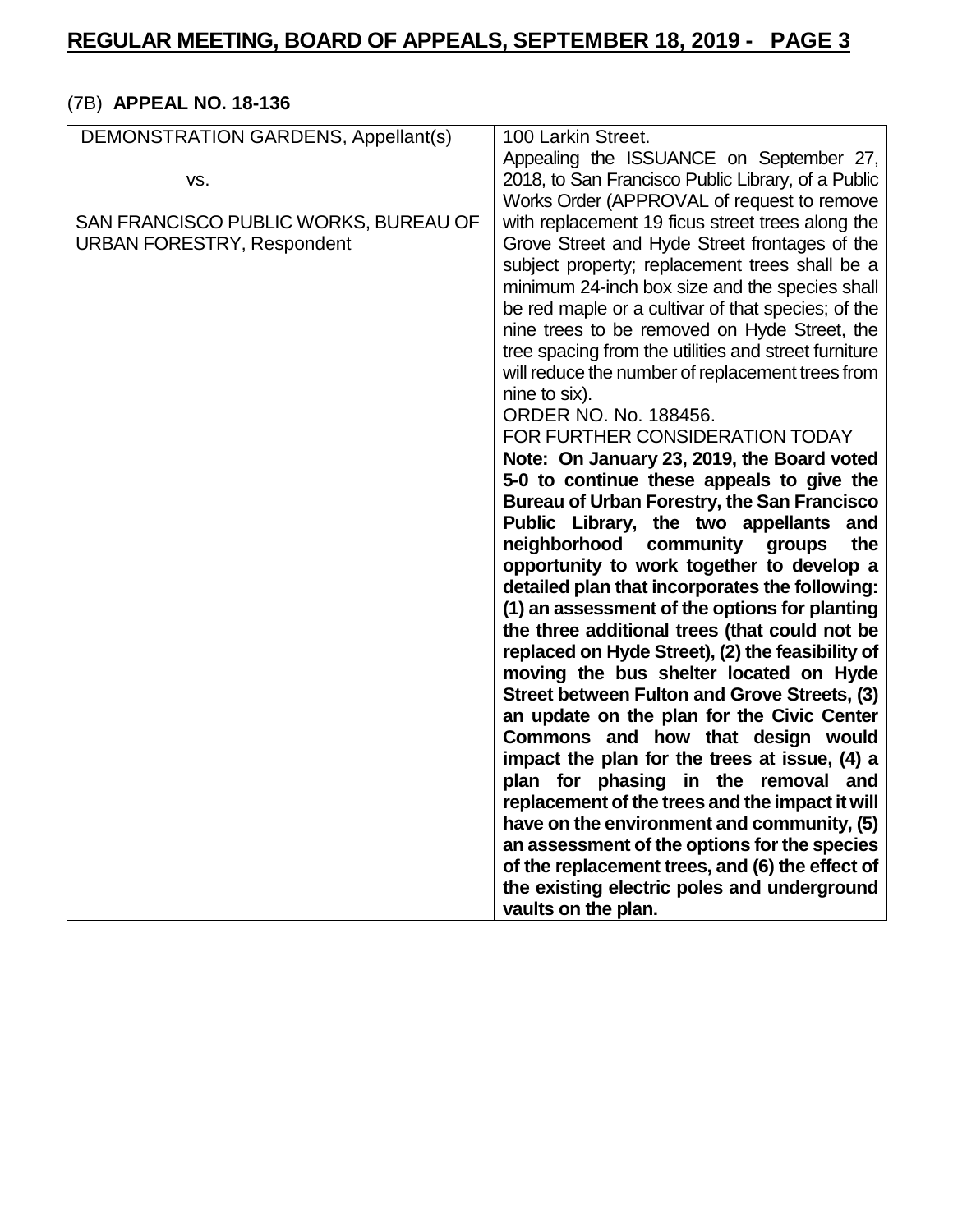## (8) **APPEAL NO. 19-075**

| JOSHUA KLIPP, Appellant(s)            | 601 Van Ness Avenue (on the Golden Gate               |
|---------------------------------------|-------------------------------------------------------|
|                                       | Avenue frontage of the property).                     |
| VS.                                   | Appealing the ISSUANCE on July 1, 2019, to            |
|                                       | Tesla, of a Public Works Order (APPROVAL of           |
| SAN FRANCISCO PUBLIC WORKS, BUREAU OF | request to remove without replacement a red           |
| <b>URBAN FORESTRY, Respondent</b>     | flowering gum street tree maintained by Public        |
|                                       | Works on the following conditions: (1) that the       |
|                                       | landscape appraisal of \$7,300 be paid due to the     |
|                                       | removal without replacement; (2) that three in-       |
|                                       | lieu fees of $$2,031$ each $($6,093)$ be paid to      |
|                                       | further mitigate the loss of a mature tree by         |
|                                       | funding the planting of three trees by Public         |
|                                       | Works; (3) that any other required permits are        |
|                                       | obtained prior to issuance of the tree removal        |
|                                       | permit to ensure that the project has full approval   |
|                                       | prior to the removal of the tree; and (4) that a tree |
|                                       | protection application and plan be submitted by       |
|                                       | the applicant, by a qualified arborist, and           |
|                                       | reviewed by Urban Forestry staff, to ensure that      |
|                                       | the two trees directly adjacent to the subject tree   |
|                                       | are adequately protected during excavation of         |
|                                       | the sidewalk).                                        |
|                                       | ORDER NO. No. 201448.                                 |
|                                       | FOR HEARING TODAY.                                    |

## **ITEMS (9A) AND (9B) SHALL BE HEARD TOGETHER**

### (9A) **APPEAL NO. 19-080**

| JOSHUA KLIPP, Appellant(s)            | 1150, 1500, 1616 & 2000 16th Street.               |
|---------------------------------------|----------------------------------------------------|
|                                       | Appealing the ISSUANCE on July 11, 2019, to        |
| VS.                                   | San Francisco Public Works Bureau of Urban         |
|                                       | Forestry, of a Public Works Order (APPROVAL of     |
| SAN FRANCISCO PUBLIC WORKS, BUREAU OF | request to remove eleven street trees with         |
| <b>URBAN FORESTRY, Respondent</b>     | replacement along 16th Street in conjunction       |
|                                       | with Phase 1 of the SFMTA 16th Street              |
|                                       | Improvement Process: one pear tree at 1150         |
|                                       | 16th Street; five ficus trees at 1500 16th Street; |
|                                       | four ficus trees at 1616 16th Street and one ficus |
|                                       | tree at 2000 16th Street).                         |
|                                       | ORDER NO. No. 201495.                              |
|                                       | FOR HEARING TODAY.                                 |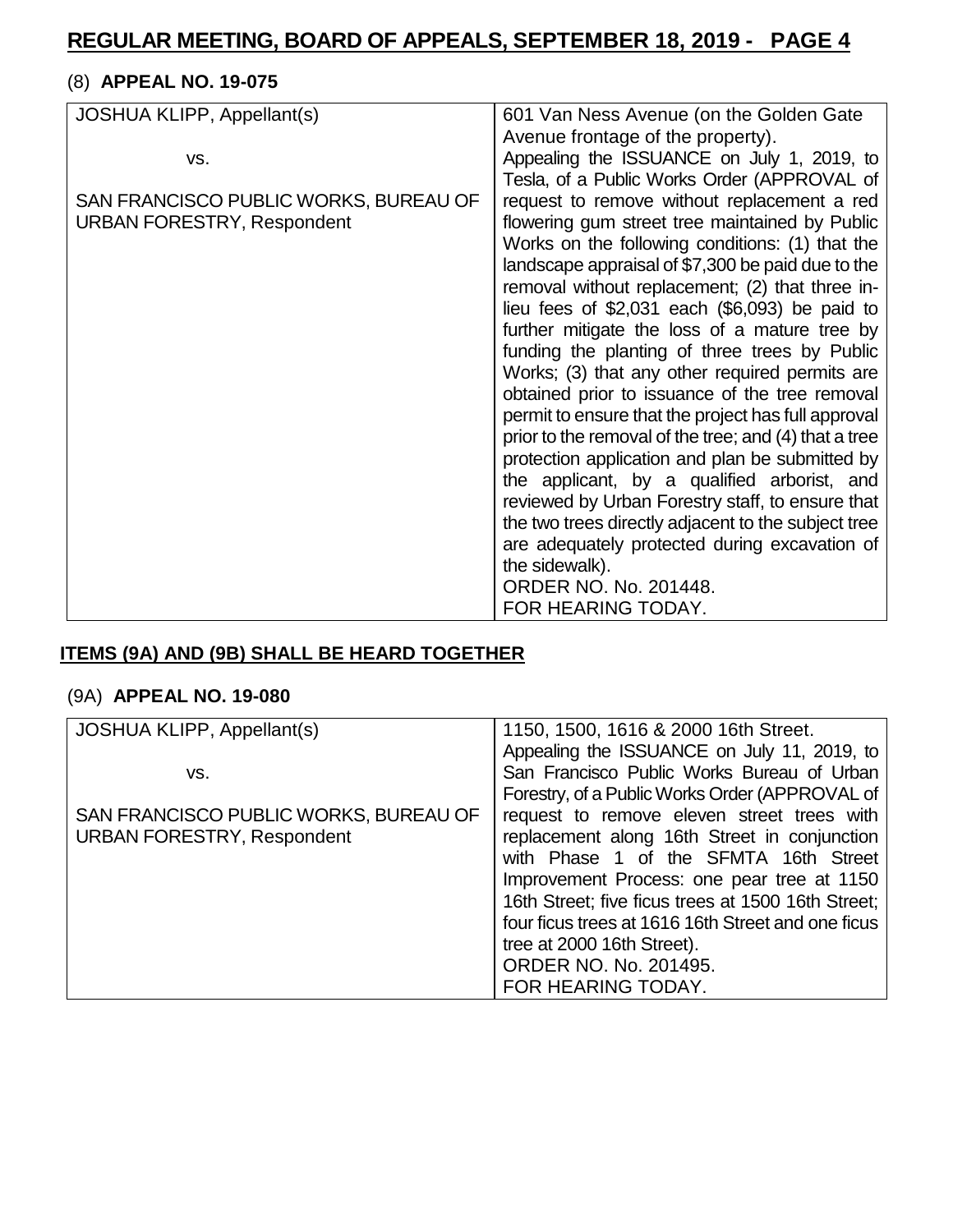#### (9B) **APPEAL NO. 19-081**

| LANCE CARNES, Appellant(s)            | 1150, 1500, 1616 & 2000 16th Street.               |
|---------------------------------------|----------------------------------------------------|
|                                       | Appealing the ISSUANCE on July 11, 2019, to        |
| VS.                                   | San Francisco Public Works Bureau of Urban         |
|                                       | Forestry, of a Public Works Order (APPROVAL of     |
| SAN FRANCISCO PUBLIC WORKS, BUREAU OF | request to remove 11 street trees with             |
| <b>URBAN FORESTRY, Respondent</b>     | replacement along 16th Street in conjunction       |
|                                       | with Phase 1 of the SFMTA 16th Street              |
|                                       | Improvement Process: one pear tree at 1150         |
|                                       | 16th Street; five ficus trees at 1500 16th Street; |
|                                       | four ficus trees at 1616 16th Street and one ficus |
|                                       | tree at 2000 16th Street).                         |
|                                       | ORDER NO. No. 201495.                              |
|                                       | FOR HEARING TODAY.                                 |

#### **ADJOURNMENT.**

**Note:** The materials for each item on this agenda may include some or all of the following documents: Preliminary Statement of Appeal; Departmental determination being appealed; briefs submitted by Appellants, Permit Holders, Respondent Departments or Other Parties; submittals by members of the public; and correspondence. These items, and any materials related to an item on this agenda that are distributed to the Board members at the hearing, are available for public inspection at the Board's website [\(http://www.sfgov.org/boa\)](http://www.sfgov.org/boa) and at the Board's office during normal office hours (Monday to Friday, 8:00 a.m. to 5:00 p.m., 1650 Mission Street, Room 304) and in the hearing room on the date the matter is scheduled to be heard. Please call 415-575-6880 if you have any questions concerning this agenda.

Date posted: **September 13, 2019**

| <b>RICK SWIG</b>         | <b>PRESIDENT</b>      |
|--------------------------|-----------------------|
| <b>ANN LAZARUS</b>       | <b>VICE PRESIDENT</b> |
| <b>DARRYL HONDA</b>      | <b>COMMISSIONER</b>   |
| <b>RACHAEL TANNER</b>    | <b>COMMISSIONER</b>   |
| <b>EDUARDO SANTACANA</b> | <b>COMMISSIONER</b>   |

**MEMBERS OF THE BOARD OF APPEALS**

#### **PROCEDURE AT HEARINGS**

Except when the Presiding Officer finds good cause to order the presentations otherwise, the order of presentation of an appeal shall be as follows: (a) the appellant shall speak first and shall be allowed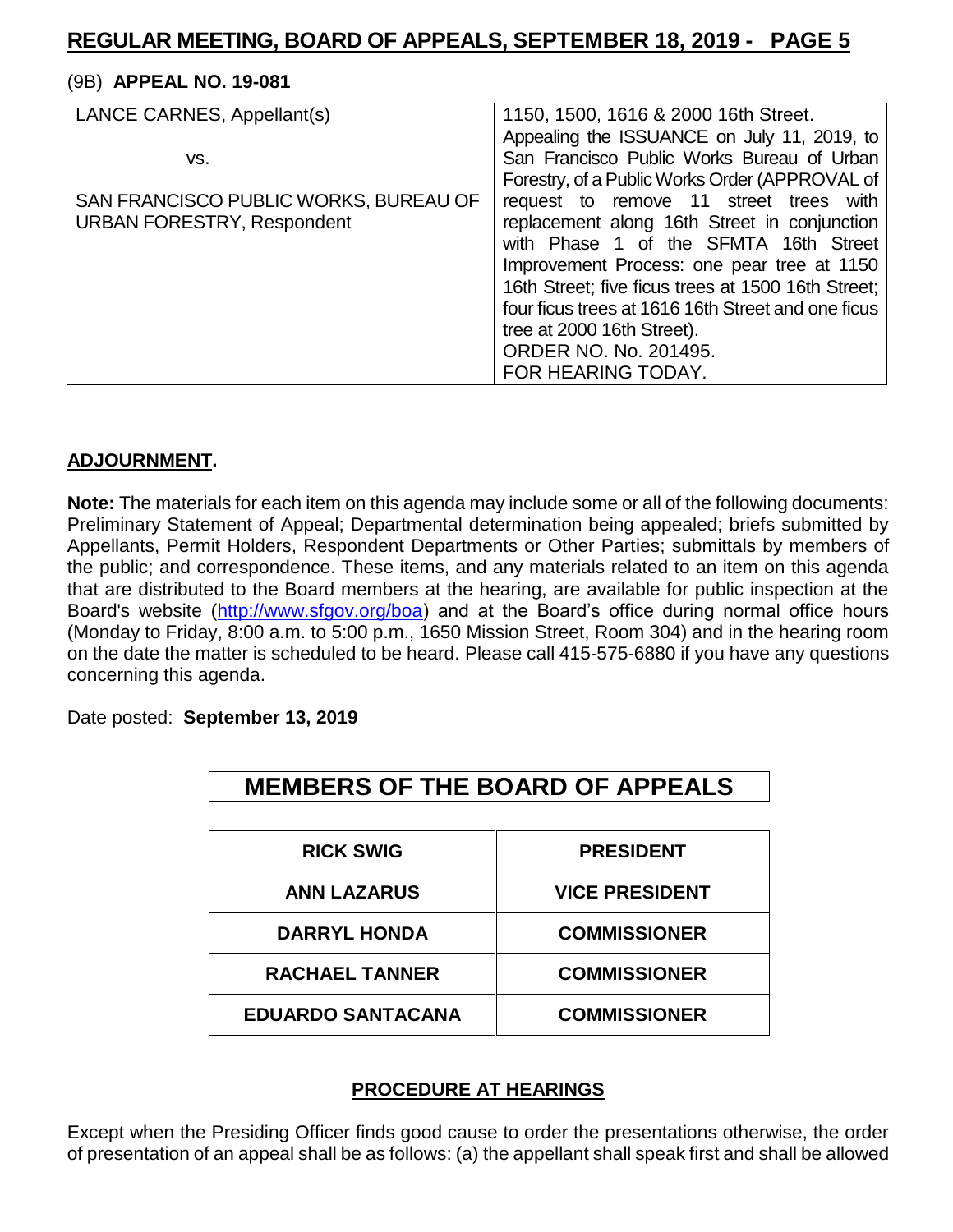seven minutes to present relevant testimony and evidence. Then the permit holder, representatives of the department, board, commission or person from whose order the appeal is taken, and/or other parties, shall be allowed seven minutes for presentation of relevant testimony and evidence. Three minutes for rebuttal shall be provided to all parties in this same order; (b) the Board may request a departmental response at its own discretion. For rehearing requests and jurisdiction requests, each party shall be allowed three minutes to present testimony and evidence, with no rebuttal.

Other persons desiring to speak before the Board on an appeal may speak once for up to three minutes, unless the presiding officer further limits time uniformly.

Those members of the public who intend to testify about a particular appeal and wish to have the Board give their testimony evidentiary weight for purposes of deciding the appeal are asked to take an oath. Please note that any member of the public may speak without being sworn-in pursuant to their rights under the Sunshine Ordinance (Chapter 67 of the San Francisco Administrative Code).

### **SPECIAL NOTES**

If the Board continues a matter to a specific date that is announced to the parties in the hearing room, no additional mailed notice will be sent. Please call the Board office at 415-575-6880 for scheduling or other information during regular business hours or visit our website at [www.sfgov.org/boa.](http://www.sfgov.org/boa)

The complete Rules of the Board are available for review at the Board office, and on our website.

Material submitted by the public for Board review prior to a scheduled hearing before the Board, should be addressed to the Board President, and be received at the Board office, 1650 Mission Street, Room 304, no later than 4:30 p.m. one Thursday prior to the scheduled public hearing. Persons unable to attend the scheduled public hearing may submit written comments regarding a calendared item to the Board office. Comments received before noon on the day of the hearing will be made a part of the official record and will be brought to the attention of the Board at the public hearing. For complete distribution to all Commissioners of the Board, necessary staff and case files, submit an original and ten copies. Please note that names and addresses included in these submittals will become part of the public record. Submittals may be made anonymously.

Pursuant to Government Code § 65009, if you challenge, in court, the approval of a variance or development permit, you may be limited to raising only those issues you or someone else raised at the public hearing described in this notice, or in written correspondence delivered to the Board of Appeals at, or prior to, the public hearing.

Calendared items are sometimes withdrawn or rescheduled the day of hearing or are taken out of order to accommodate special needs. The Board urges all parties to be present in the hearing room from 5:00 p.m. so that everyone has an opportunity to participate in the relevant public hearing when it is called.

#### **PROHIBITION OF SOUND-PRODUCING ELECTRONIC DEVICES**

The ringing of and use of cell phones, pagers and similar sound-producing electronic devices are prohibited at this meeting. Please be advised that the Chair may order the removal from the meeting room of any person(s) responsible for the ringing or use of a cell phone, pager, or other similar soundproducing electronic devices.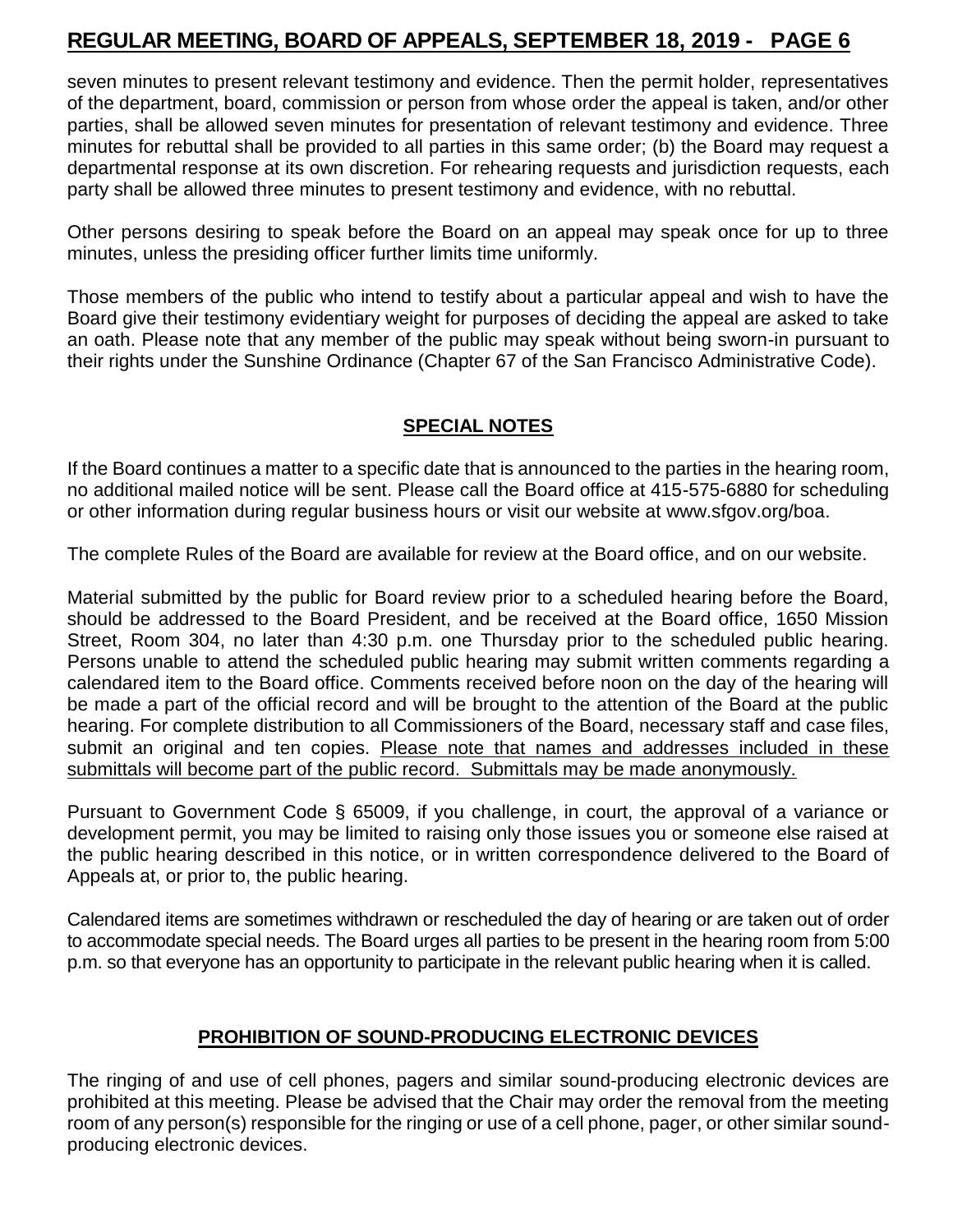### **ACCESSIBILITY INFORMATION**

Individuals with severe allergies, environmental illness, multiple chemical sensitivity or related disabilities should call the accessibility hotline at (415) 554-8925 to discuss meeting accessibility. In order to assist the City's efforts to accommodate such people, attendees at public meetings are reminded that other attendees may be sensitive to various chemical-based products. Please help the City to accommodate these individuals. To obtain a disability-related modification or accommodation, including auxiliary aids or services to participate in the meeting, please contact the Board office at least 48 hours before the meeting at (415) 575-6880.

The closest accessible BART station is the Civic Center station located at the intersection of Market, Hyde and Grove Streets. Accessible curbside parking has been designated at points along McAllister Street. Accessible MUNI lines serving City Hall are the 42 Downtown Loop, 9 San Bruno and 71 Haight/Noriega and the F line. Accessible MUNI Metro lines are the J, K, L, M, and N. For more information regarding MUNI accessible services, call (415) 923-6142.

City Hall is accessible to persons using wheelchairs and other assistive mobility devices. Wheelchair access is provided at the Grove, Van Ness and McAllister streets via ramps. Wheelchair access at the Polk Street/ Carlton B. Goodlett entrance is provided through a wheelchair lift.

American sign language interpreters, translation services and/or sound enhancement will be available upon request by contacting Board staff at (415) 575-6880 at least 48 hours prior to the hearing.

Intérpretes de lenguaje de señas americano, servicio de traducción y/o mejoramiento del sonido estará disponible a petición contactando con personal de la Junta al 415-575-6880 por lo menos 48 horas antes de la audiencia.

美国手语翻译, 翻译服务和/或声音增强将可在聆讯前48小时通过联系575-6880局人员要求.

Ang mga tagapagsalin sa lenggwaheng pasenyas, mga serbisyong pagsasalin at/o mga gamit upang pabutihin ang pakikinig ay maaaring hilingin sa Board Staff sa 575-6880 sa hindi bababa na 48 oras bago mag hearing.

#### **KNOW YOUR RIGHTS UNDER THE SUNSHINE ORDINANCE**

Government's duty is to serve the public, reaching its decisions in full view of the public. Commissions, boards, councils and other agencies of the City and County exist to conduct the people's business. This ordinance assures that deliberations are conducted before the people and that City operations are open to the people's review.

For more information on your rights under the Sunshine Ordinance (Chapter 67 of the San Francisco Administrative Code) or to report a violation of the ordinance, contact the Sunshine Ordinance Task Force: by mail to Administrator, Sunshine Ordinance Task Force, City Hall, Room 244, 1 Dr. Carlton B. Goodlett Place, San Francisco, CA 94102-4689; by phone at (415) 554-7724; by fax at (415) 554- 5163; or by e-mail at [sotf@sfgov.org.](mailto:sotf@sfgov.org) Citizens interested in obtaining a free copy of the Sunshine Ordinance may request a copy from the Sunshine Ordinance Task Force Administrator or by printing Chapter 67 of the San Francisco Administrative Code on the internet at [www.sfgov.org/sunshine.](http://www.sfgov.org/sunshine)